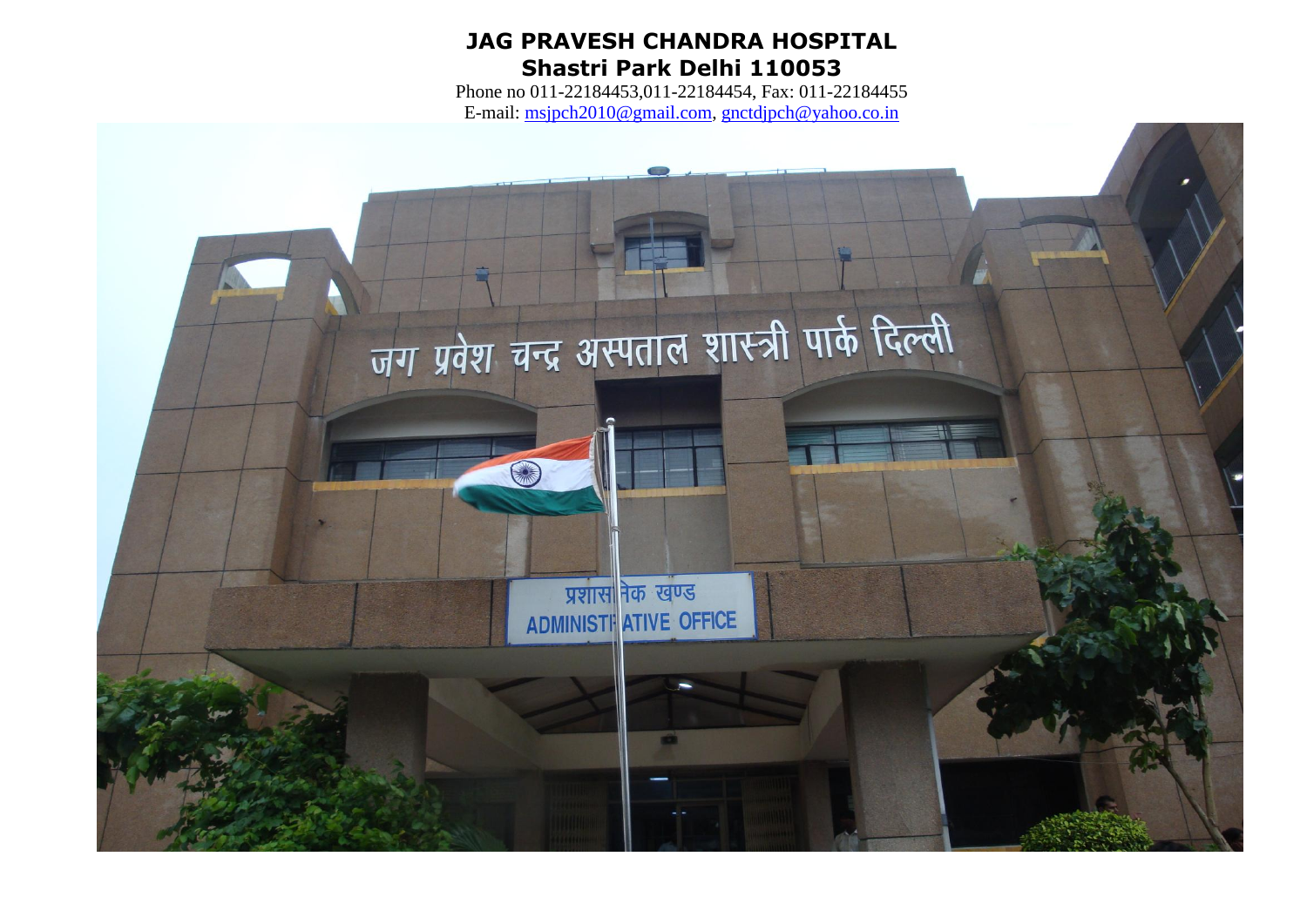#### **I. Location Site Map :**



| Location              | Shastri Park, Delhi 110053    |
|-----------------------|-------------------------------|
| <b>DTC Bus Routes</b> | 205, 215, 216, 221, 225, 226, |
| <b>Police Station</b> | New Usman Pur, Shastri Park   |
| Nearest Metro Station | Seelam Pur, Shastri Park      |

### **II. Introduction**

Jag Pravesh Chandra Hospital is a 200 bedded multi-speciality secondary level Hospital situated in North East District GNCT of Delhi. The main objective of hospital is to provide free basic health care to the people living in North East District. Hospital is providing OPD, Round the clock Indoor and Casualty services including routine diagnostic services in general specialties. It is intended that all service seekers receive courteous & prompt attention. The hospital OPD services were started in October 2003 Indoor and casualty services were commenced later on in 2007 and 2009 respectively. **All the services provided to the patients except ultrasound are free. Rs. 50/- are charged for Ultrasonography from outdoor patients. Ultrasonography for indoor and casualty patients is free**.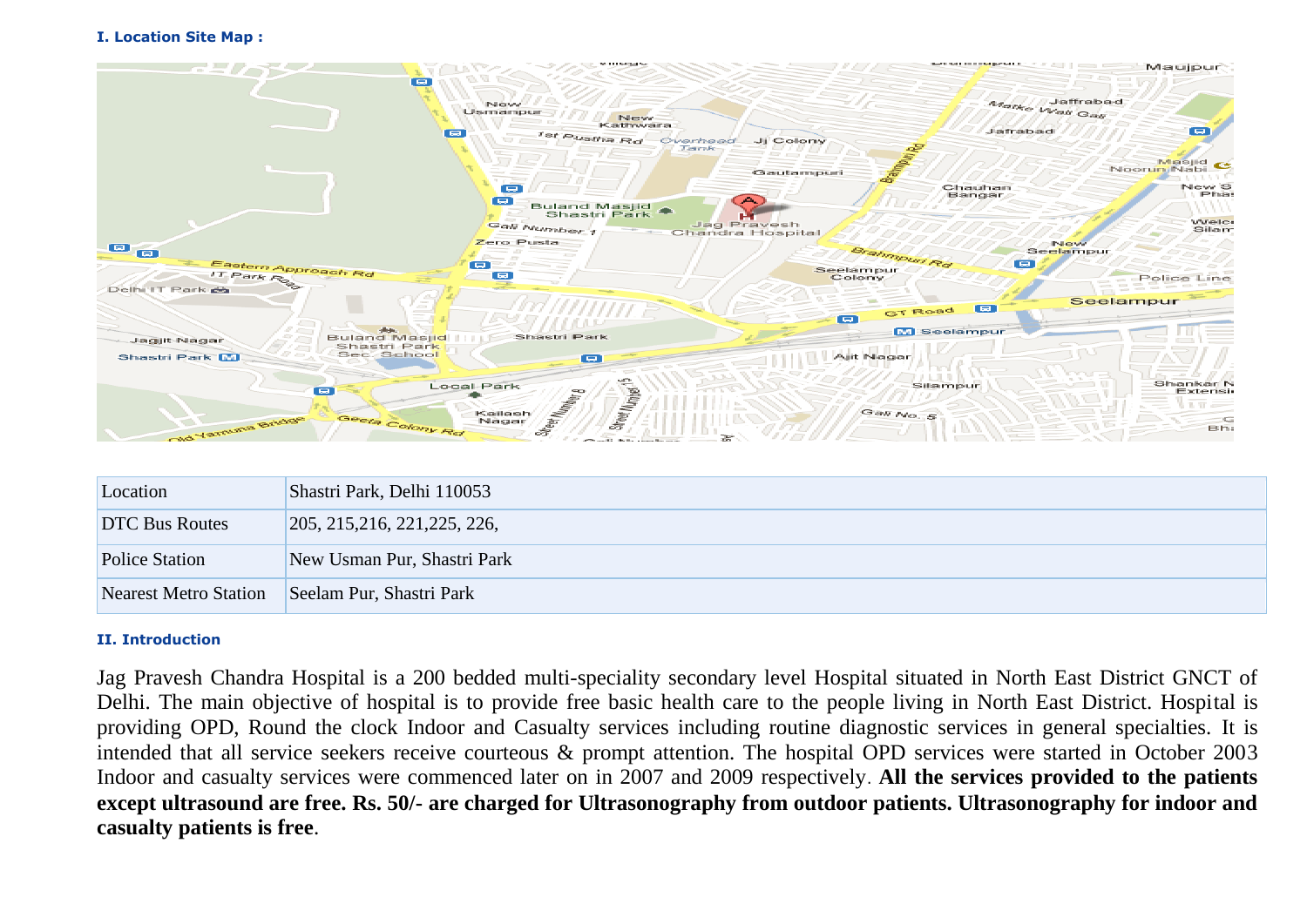### **III. Services Provided By Institution/Department**

**OPD: General OPD and Special OPD Clinic services are available on week days. OPD for Senior citizen is being run on Sundays. Waiting time in OPD is 15:00 Minutes to One Hour.**

| <b>Speciality</b>         | Day                          | <b>Room number</b>      | Doctor In-Charge     |
|---------------------------|------------------------------|-------------------------|----------------------|
| Medicine                  | Daily                        | 14, 15, 18              | Dr Amit Kumar Sharma |
| Paediatrics               | Daily                        | 133, 137, 138, 139, 140 | Dr Lalan Kumar       |
| Gynaecology               | Tuesday, Wednesday, Saturday | 141, 144, 145           | Dr Neeta Sagar       |
| Eye                       | Weekdays except on OT Days   | 101,120                 | Dr Roop Lal          |
| <b>ENT</b>                | Weekdays except on OT Days   | 102,103                 | Dr Urvashi Razdan    |
| Dental                    | Daily                        | 116,117                 | Dr Neeraj Aggarawal  |
| Surgery                   | Weekdays except on Mondays   | 110,111                 | $DrAK$ Singh         |
| Orthopaedics              | Weekdays except on Tuesdays  | 07,08                   | Dr Sanjay Yadav      |
| Skin                      | Daily                        | 106,107                 | Dr Bharti Sachdeva   |
| Homeopathic               | Daily                        | <b>AYUSH Block</b>      |                      |
| Ayurvedic /UNANI Medicine | Daily                        | <b>AYUSH Block</b>      |                      |

#### **SPECIAL CLINICS/Services:**

| <b>Clinic</b>                        | Day               | <b>Timing</b>                                     | <b>Room number</b> |
|--------------------------------------|-------------------|---------------------------------------------------|--------------------|
| Antenatal Clinic                     | Monday, Thursday  | $\vert 9.00$ am to 2.00 pm                        | 141, 144, 145      |
| <b>Family Planning Clinic</b>        | Weekdays          | $\parallel$ 9.00 am to 1.00 pm                    | 141, 144, 145      |
| Leprosy Clinic                       | Saturday          | $\vert 9.00 \text{ am to } 1.00 \text{ pm} \vert$ | 108                |
| Psoriasis and Vitiligo Clinic        | Saturday          | $\vert 9.00 \vert$ am to 1.00 pm                  | 108                |
| Diabetic Clinic                      | Monday, Wednesday | $2.30$ pm to $4.00$ pm                            | 18                 |
| Senior Citizen Clinic                | Sunday            | 10.00 am to 12.00 noon                            | 07,14,15           |
| <b>Immunization Clinic</b>           | Daily             | $\vert 9.00$ am to 2.00 pm                        | 134                |
| Physiotherapy & Occupational Therapy | Daily             | $\vert 9.00 \vert$ am to 4.00 pm                  | 05                 |
| Audiometry                           | Daily             | $\vert 9.00$ am to 2.00 pm                        | 114                |
| Dressing                             | Daily             | $\vert 9.00$ am to 2.00 pm                        | 107                |
| Refraction                           | Daily             | $\parallel$ 9.00 am to 1.00 pm                    | 115                |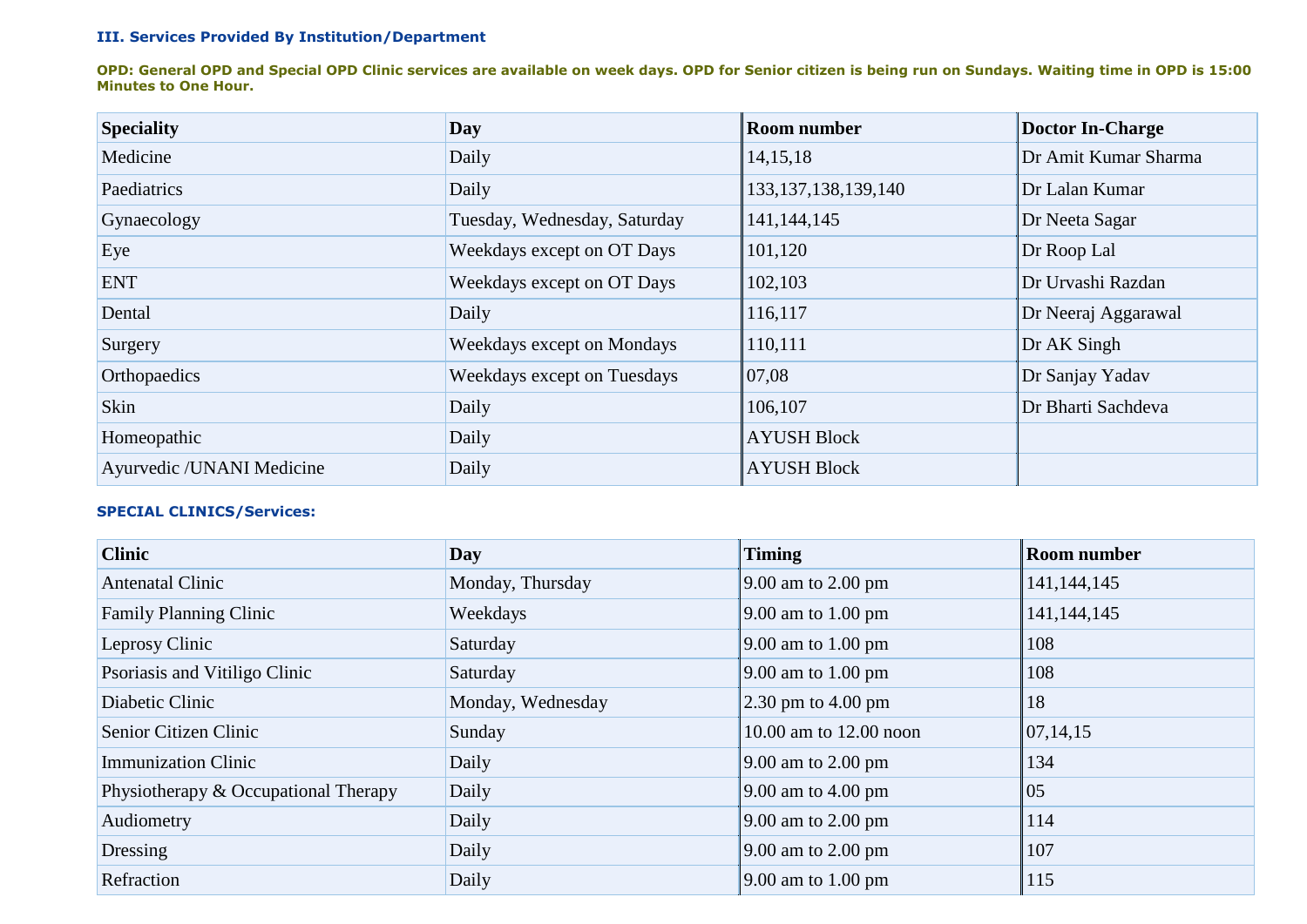| <b>Ambulance Services CATS</b> | Round the Clock | Round the Clock                | Casualty                      |
|--------------------------------|-----------------|--------------------------------|-------------------------------|
| Animal Bite Clinic             | Daily           | $\parallel$ 9.00 am to 1.00 pm | 133                           |
| Asthma Clinic                  | Thursday        | $\parallel$ 9.00 am to 1.00 pm | 132                           |
| <b>Chest Clinic</b>            | Daily           | $\parallel$ 9.00 am to 1.00 pm | <b>DOTS Block</b>             |
| <b>Cancer Screening</b>        | Daily           | $\parallel$ 9.00 am to 1.00 pm | 110,111                       |
| <b>OST</b> Clinic              | Daily           | $\parallel$ 9.00 am to 4.00 pm | <b>OST</b> Centre             |
| <b>ICTC</b>                    | Daily           | $\parallel$ 9.00 am to 4.00 pm | <b>ICTC Centre, OPD Block</b> |

# **Supportive Services :**

| <b>Services</b>   | <b>Charges</b>                      | In-Charge            | <b>Time Line</b>                                |
|-------------------|-------------------------------------|----------------------|-------------------------------------------------|
| Laboratory        | Free                                | Dr Shikha Gupta      | Routine- Next Day, Emergency- Within Hours      |
| $X$ -Ray          | Free                                | Dr Amit Kumar Sharma | Routine- Next Day, Emergency- Within Hours      |
| <b>Ultrasound</b> | Rs. 50/- (Free for Indoor patients) | Dr Amit Kumar Sharma | Same day subject to availability of Radiologist |
| ECG               | Free                                | Dr Manish Gupta      | As and when required                            |
| ICU               | Free                                | Dr Praveen Mendhe    |                                                 |
| Anesthesia        | Free                                | Dr RS Sickund        |                                                 |
| Pharmacy          | Free                                | Dr Manish Gupta      | Average waiting time 15:00 Minutes to One Hour  |

#### **Disability Certificate and Medical Fitness Certificate Services**: (Chairperson: Dr Roop Lal)

Disability Certificates are issued within 15 days whereas Medical Fitness Certificates are issued within 07 days from the date of application.

# **Floor wise Services**

| <b>Services</b>                                                                                                    | Location            |
|--------------------------------------------------------------------------------------------------------------------|---------------------|
| Stores, CSSD, AC Plant, MRD, Kitchen, Gas Store                                                                    | <b>Basement</b>     |
| Emergency Ward, Casualty, Disaster Ward, Laboratory, Radiology, Blood Storage, Pharmacy, Chest Clinic, OST Centre, | <b>Ground Floor</b> |
| <b>OPD Registration, AYUSH Block,</b>                                                                              |                     |
| Children Ward                                                                                                      | $1st$ Floor         |
| Labour Room                                                                                                        | $1st$ Floor         |
| ICU, OT Complex                                                                                                    | $2nd$ Floor         |
| Female Ward                                                                                                        | $3rd$ Floor         |
| Male Ward                                                                                                          | $4th$ Floor         |
| Administrative Block, Conference Room, Library                                                                     | $5th$ Floor         |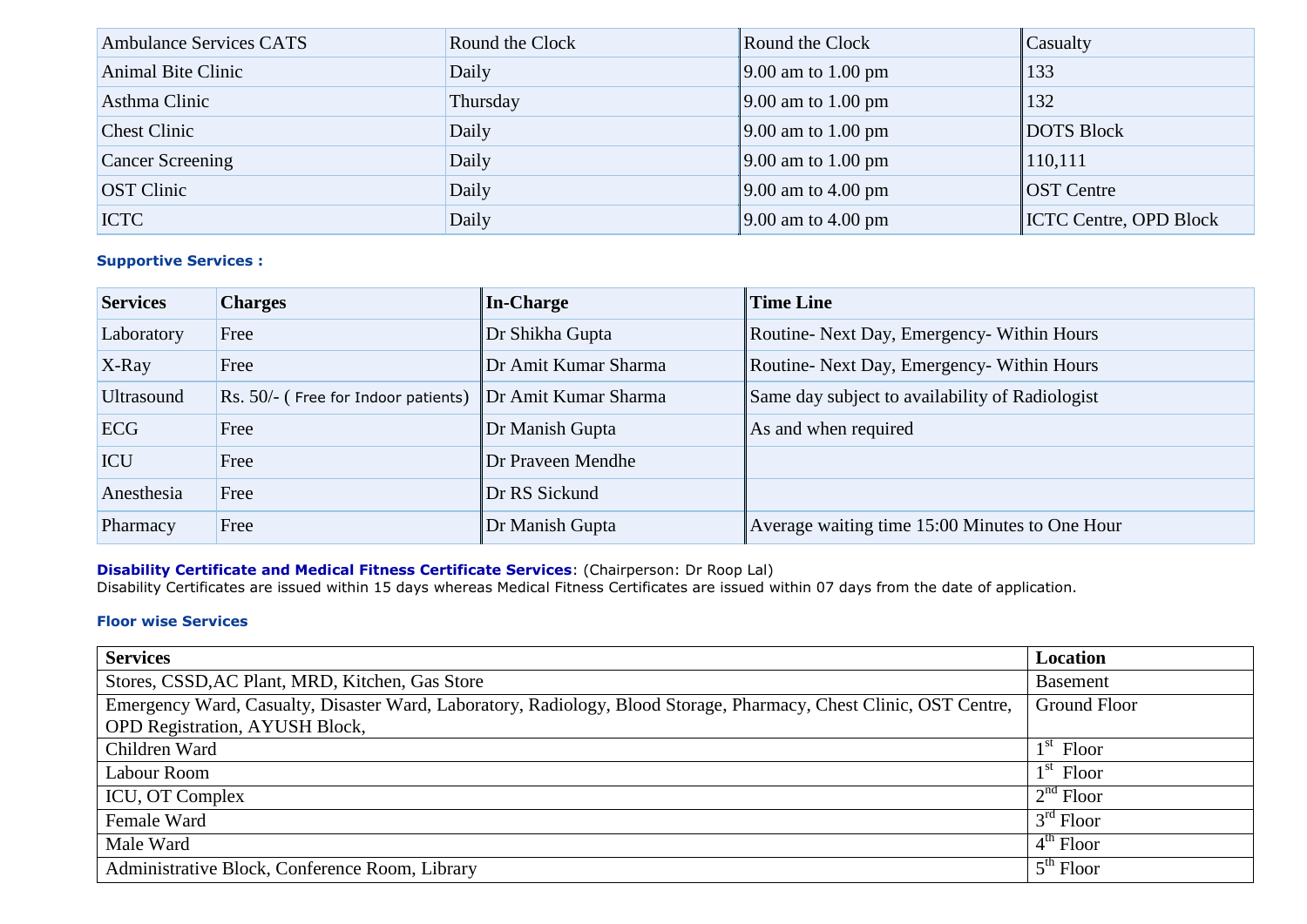# **Medicine Distribution :**

All of the medicines as per Essential Drug List of Govt. Of NCT of Delhi usually available at the Pharmacy Counters. Medicines are usually given for three days for OPD patients. Waiting period is 01-02 hour after attending OPD. **Senior Citizens, Physically handicapped, freedom fighters and beneficiaries of Delhi Government Employees Health Scheme are given priority.**

#### **Indoor Services:**

Round the clock indoor services are available in general specialties. Specialty-wise break-up of sanctioned beds is as below:

| S.No           | <b>Speciality</b>                      | <b>Bed Type</b>    | <b>No. of Beds</b> |
|----------------|----------------------------------------|--------------------|--------------------|
| $\mathbf{1}$   | Surgery                                | Male Ward          | 12                 |
| $\overline{2}$ | Surgery                                | Female Ward        | 15                 |
| $\mathbf{3}$   | Medicine                               | Male Ward          | 18                 |
| $\overline{4}$ | Medicine                               | Female Ward        | 15                 |
| 5              | Orthopaedics/Dental                    | Male Ward          | 12                 |
| 6              | Orthopaedics                           | Female Ward        | 03                 |
| $\overline{7}$ | ENT/Dental                             | Female Ward        | 03                 |
| 8              | ENT                                    | Male Ward          | 03                 |
| 9              | ICU                                    |                    | 10                 |
| 10             | Paediatrics                            | <b>NICU</b>        | 16                 |
| 11             | Paediatrics                            | Paediatric Ward    | 22                 |
| 12             | Gynaecology & Obstetrics               | Labour Room        | 22                 |
| 13             | Gynaecology & Obstetrics               | Female Ward        | 30                 |
| 14             | Ophthalmology                          | Male Ward          | 03                 |
| 15             | Ophthalmology                          | Female Ward        | 06                 |
| 16             | Accident and Emergency Care (Casualty) | Pt. Admission Beds | 12                 |
|                |                                        | Total              | 202                |

#### **Emergency Services :**

Round the Clock emergency services are available to observe, manage and monitor the sick patients. Patients are attended to promptly. Specialist doctors are available on call whenever required; Casualty Medical Officer and resident doctors including senior residents are available round the clock. ECG, X-Ray and Routine Laboratory Investigations are also available round the clock. Patients requiring super speciality care like neurosurgery and other interventions are referred to tertiary care hospitals.

Round the clock ambulance services are available through CATS

One senior doctor has been posted daily form 08:00 PM to 08:00 AM

#### **Labour Room Facilities:**

Labour room services are available round the clock. Emergency Caesarean Operation services are also available round the clock**.**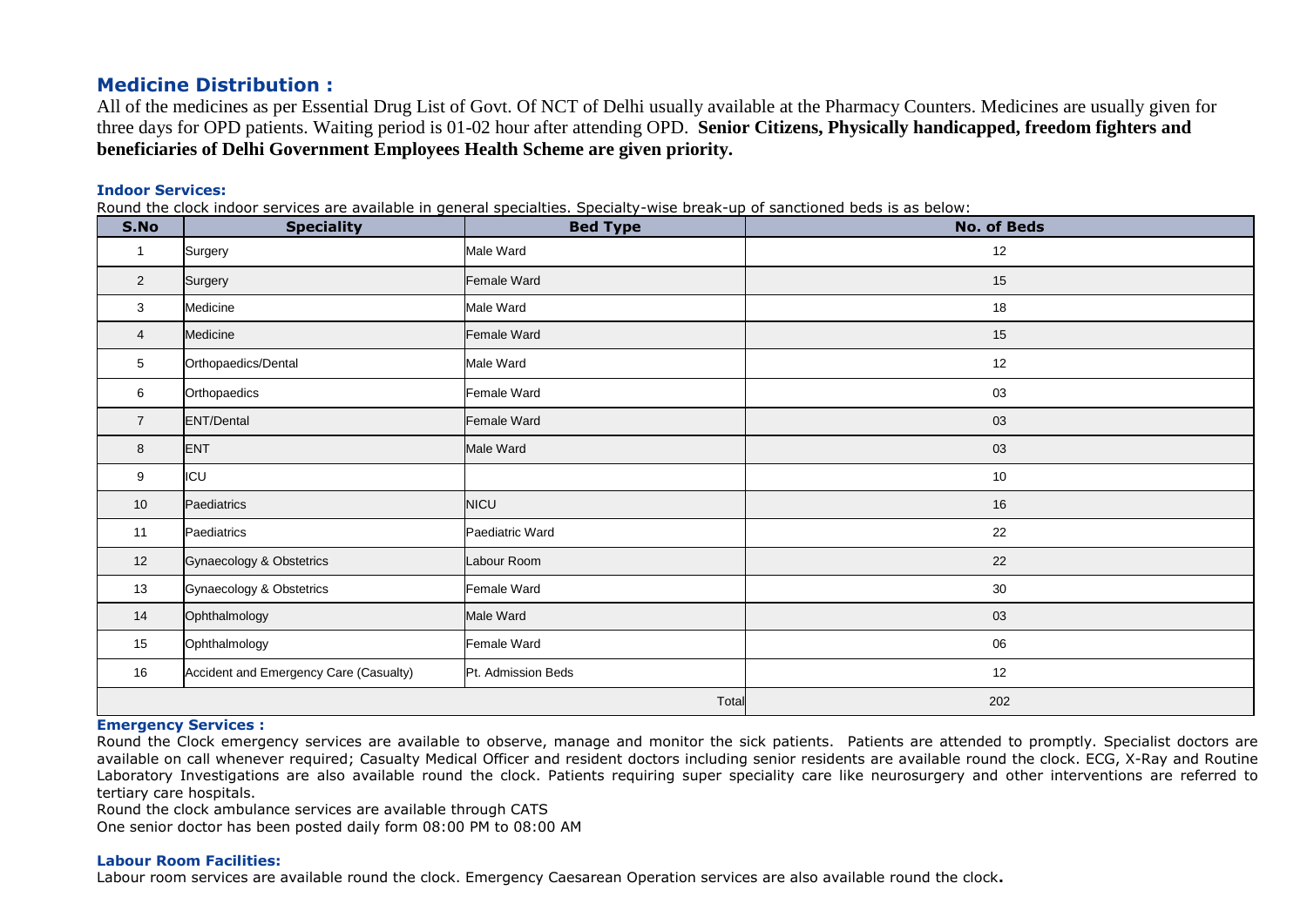### **Blood Storage facilities:**

Blood required for surgical procedures or for other indications is available through round the clock blood storage facility. Blood for storage is arramged from Guru Teg Bahadur Hospital Blood Bank.

# **Operation Facilities:**

Routine Surgical operation facilities are available for all major specialties on designated days. Average time involved from registration to surgical procedure is 1-2 week subject to availability of OT, Pre anaesthetic Clearance, investigations and Blood if required.

| <b>Speciality</b> | <b>Major OT Days</b> | Minor OT days      |
|-------------------|----------------------|--------------------|
| Surgery           | Monday, Wednesday    | Daily              |
| Ophthalmology     | Wednesday, Friday    |                    |
| <b>ENT</b>        | Thursday             | Tuesday            |
| Gynaecology       | Friday               |                    |
| Orthopaedics      | Tuesday              |                    |
| Dental            | Thursday             |                    |
| Emergency         | Daily                | Daily              |
| Skin              |                      | Wednesday Saturday |
| Obstetrics        | Daily                |                    |

### **VI. OUTSOURCED SERVICES**

| <b>SN</b> | <b>Name of Service</b>                                 | Name & Address of the Agency                                                   | <b>Contract Type (No. of Manpower)</b> |
|-----------|--------------------------------------------------------|--------------------------------------------------------------------------------|----------------------------------------|
|           | <b>Sanitation Services</b>                             | M/s Green House Keeping,                                                       | Area wise $(60)$                       |
|           |                                                        | D-1/102, Street No 3, Ashok Nagar (Near MIG Flats) Delhi-93                    |                                        |
| 2         | <b>Security Services</b>                               | M/s 3188/Rakesh Sharma Security Agency,                                        | Manpower (44+2 supervisors)            |
|           |                                                        | 304, 3 <sup>rd</sup> Floor, Vardhman Jaypee Plaza, Plot No 6, Sector-4 Dwarka, |                                        |
|           |                                                        | Delhi 110077                                                                   |                                        |
| 3         | Nursing Orderly Services                               | M/s Well Protect Manpower Services,                                            | Manpower (70)                          |
|           |                                                        | F-22, II floor, Khasra No 73716, Near MCD School, Main 100 Futa                |                                        |
|           |                                                        | Road, Burari, Delhi 110084                                                     |                                        |
| 4         | Computerized OPD/IPD and casualty Patient Registration | M/s GTI Infotel                                                                | Per Counter (17 counters)              |
|           |                                                        | A-51, Sector-8, Noida, UP-201301                                               |                                        |
|           | Kitchen Services                                       | M/s Prime Services,                                                            | Per Diet                               |
|           |                                                        | E-30 Moti Nagar, Delhi -110015                                                 |                                        |
| 6         | Laundry Services                                       | M/s Kewal Krishan Laundry & Dry Cleaners                                       | Per item                               |
|           |                                                        | B-335,336 Raghubir Nagar New Delhi 110027                                      |                                        |
|           | Hiring of Office Vehicle                               | M/s Bansla Tour & Travels,                                                     | Per Vehicle per day                    |
|           |                                                        | 5-A DDA Flats, MS Park Shahdara Delhi- 110032, Ph.9811434010                   |                                        |